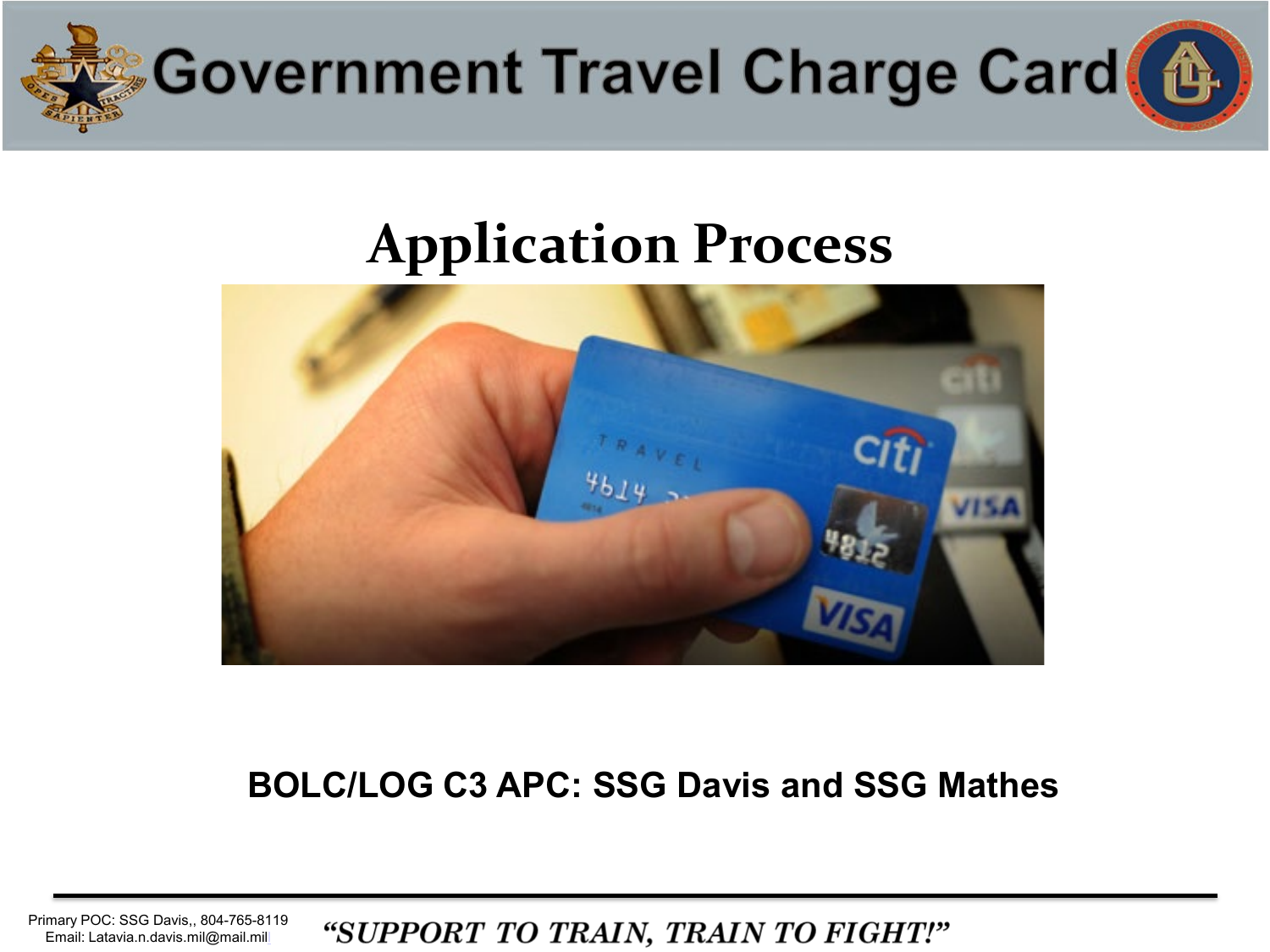



### **What's Needed to Apply**:

- "Program & Policies Travel Card 101" training course that is available on https://dtsproweb.defensetravel.osd.mil/dts-app/pubsite/all/view/ (Small boot print at the bottom of the page, CAC Log in DTS TraX)
- S*igned* "DoD Statement of Understanding for Travel Cardholders." (**Signed by a member in your chain of command NOT APC)**

Note: The SOU and training certificate will be uploaded as part of the application process. These documents do not go to your APC.

- The passcode needed is: ALUSUPPORTBN
- The inviters email is: ike.mathes.mil@army.mil
- TACs/SGLs email address to verify your application for approval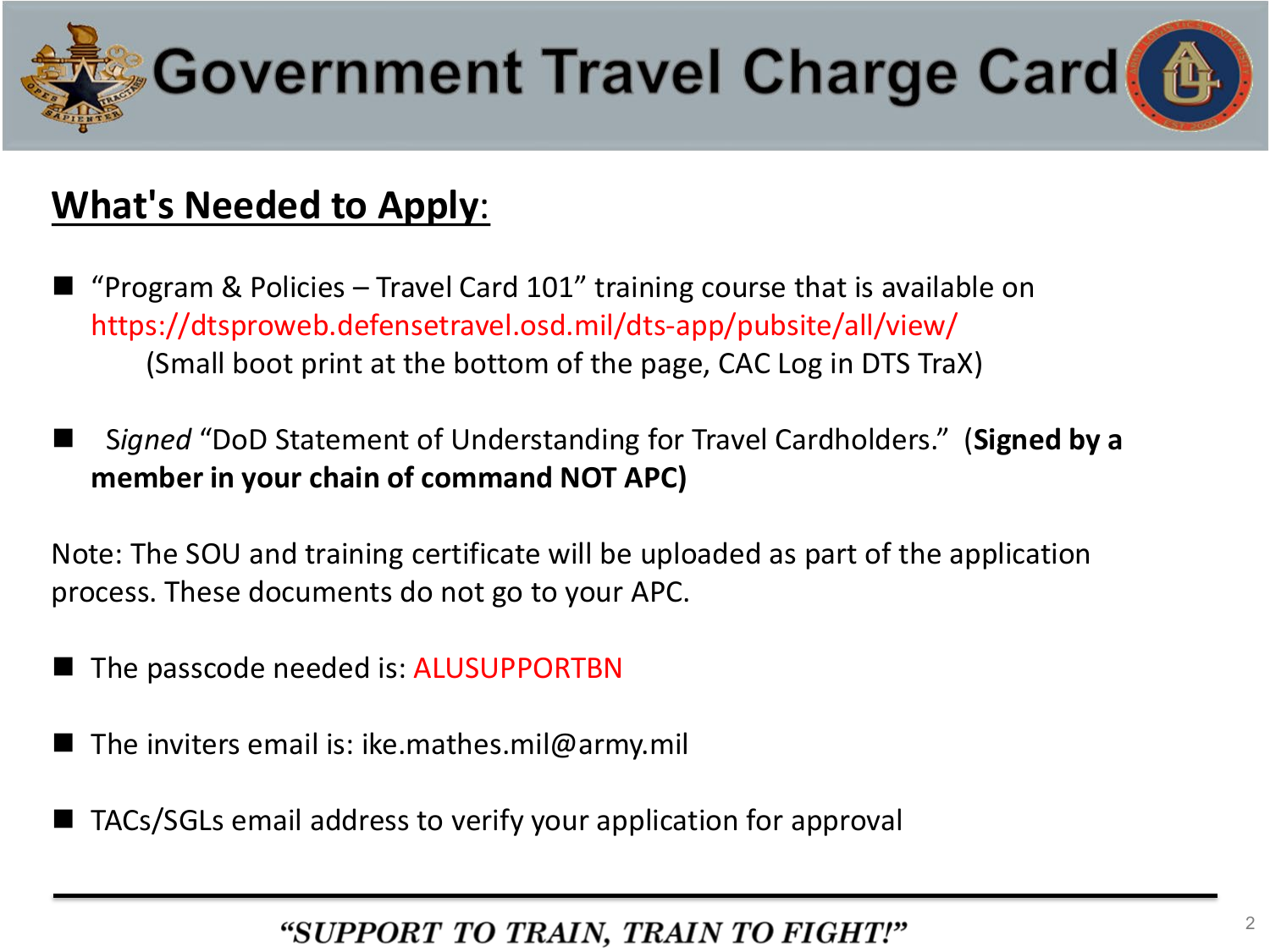

After SOU is signed and training is completed, Applicant will log into web-site below, and click apply for card.

**Home.cards.citidirect.com/CommercialCard/ux/index.html#/login**

| Y                              | home.cards.citidirect.com/CommercialCard/ux/index.html#/login |              |                                                         |  |
|--------------------------------|---------------------------------------------------------------|--------------|---------------------------------------------------------|--|
| ome isn't your default browser | Set as default                                                |              |                                                         |  |
| <b>ARDS</b>                    |                                                               |              |                                                         |  |
| er                             |                                                               |              |                                                         |  |
|                                |                                                               |              |                                                         |  |
| <b>Existing Users</b>          |                                                               |              | <b>New Users</b>                                        |  |
| <b>USERNAME</b>                |                                                               |              | <b>Self Registration For Cardholders</b>                |  |
| <b>PASSWORD</b>                |                                                               |              | Self Registration For Non Cardholders<br>Apply For Card |  |
|                                | <b>SIGN IN</b>                                                | <b>CLEAR</b> |                                                         |  |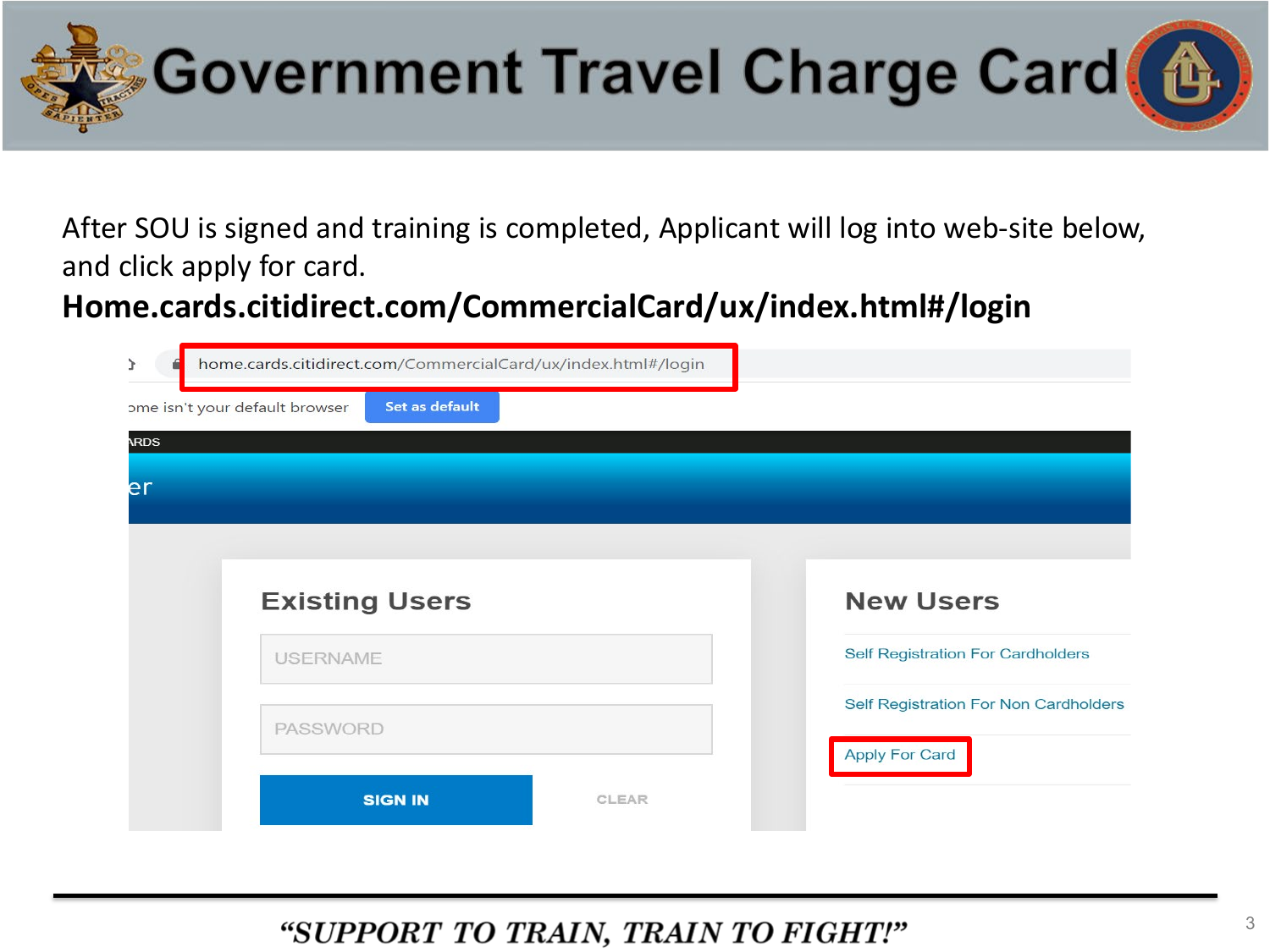

The next few slides will walk the applicant through the application process. To start the process, the applicant will select "Invitation Passcode" and click continue.

#### CitiManager

Welcome to CitiManager. Please select the proper registration process for your organization. You should have received one of the following codes from your Program Administrator. If you do not have a code, please contact your Program Administrator.

CitiDirect System Client Code

My organization provided me a "CitiDirect System Client Code" to apply for a card, reinstatement or account upgrade.



vitation Passcode

My organization provided me with an Invitation passcode and Inviter's Email to apply for a card.

#### Prefilled Application Code

My organization provided me with a Registration ID and Passcode to apply for a card.



### "SUPPORT TO TRAIN, TRAIN TO FIGHT!"

citi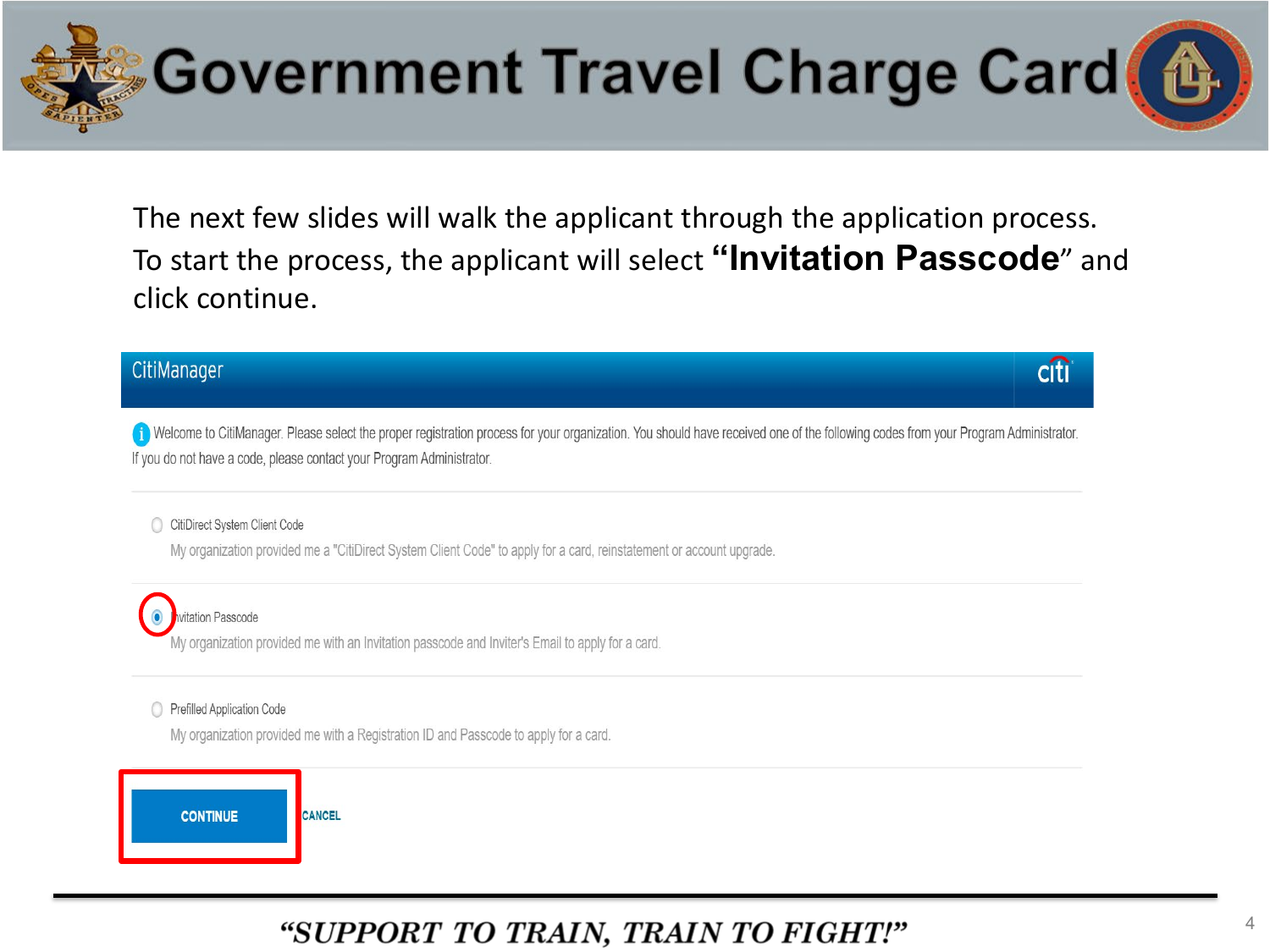



### The applicant will enter passcode and inviter email provided by the A/OPC.

#### $LOGIN$

#### User Registration - Invitation Passcode/Inviter's Email

1. Passcode Verification 2. Sign-on Details 3. Country and Language 4. Card Application Details

To You will be prompted in the next four steps to register for the CitiManager website and complete the card application.

Step 1 of 4: - Please enter the Invitation Passcode and Inviter's Email Address provided by your organization. Please contact your card program administrator if you do not have these details.

\* INVITATION PASSCODE

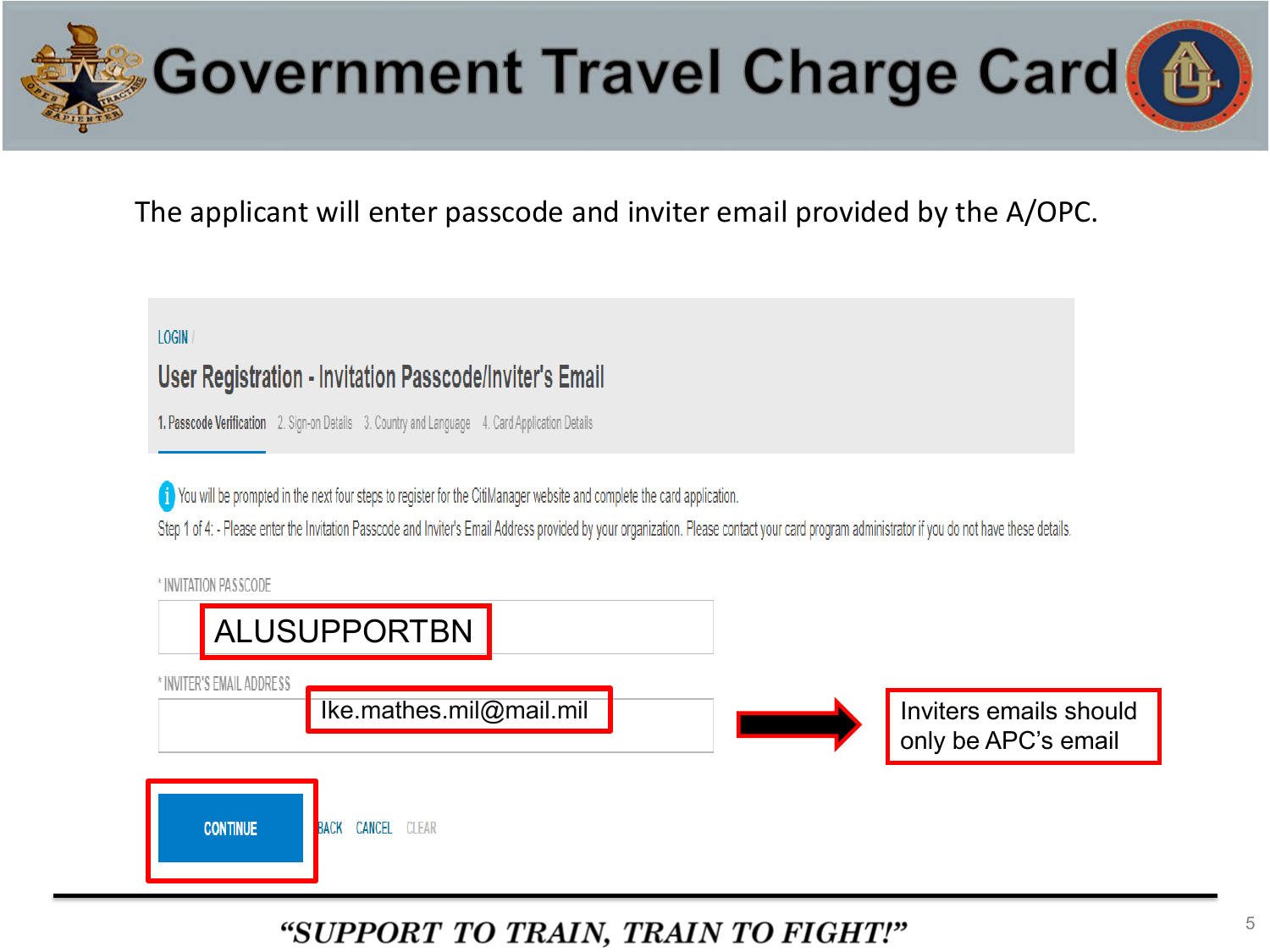



The **"Sign-On" details process, complete all asterisk items and click continue.** Completing the sign on details, the applicant will create a CitiManager user profile.

| LOGIN /<br><b>User Registration</b>                                                                                                                                         |
|-----------------------------------------------------------------------------------------------------------------------------------------------------------------------------|
| 1. Passcode Verification 2. Sign-on Details 3. Country and Language 4. Card Application Details                                                                             |
| 1) Step 2 of 4: - Please complete the information below to create your CitiManager User Profile. It is important you re<br>authentication in case you forget these details. |
| <b>SIGN-ON DETAILS</b>                                                                                                                                                      |
| SERNAME                                                                                                                                                                     |
|                                                                                                                                                                             |
| ASSWORD                                                                                                                                                                     |
| ONFIRM PASSWORD                                                                                                                                                             |
|                                                                                                                                                                             |
| ELPDESK VERIFICATION QUESTION                                                                                                                                               |
| $-Select-$                                                                                                                                                                  |
| ELPDESK VERIFICATION ANSWER                                                                                                                                                 |
|                                                                                                                                                                             |
| ONFIRM HELPDESK VERIFICATION ANSWER                                                                                                                                         |
|                                                                                                                                                                             |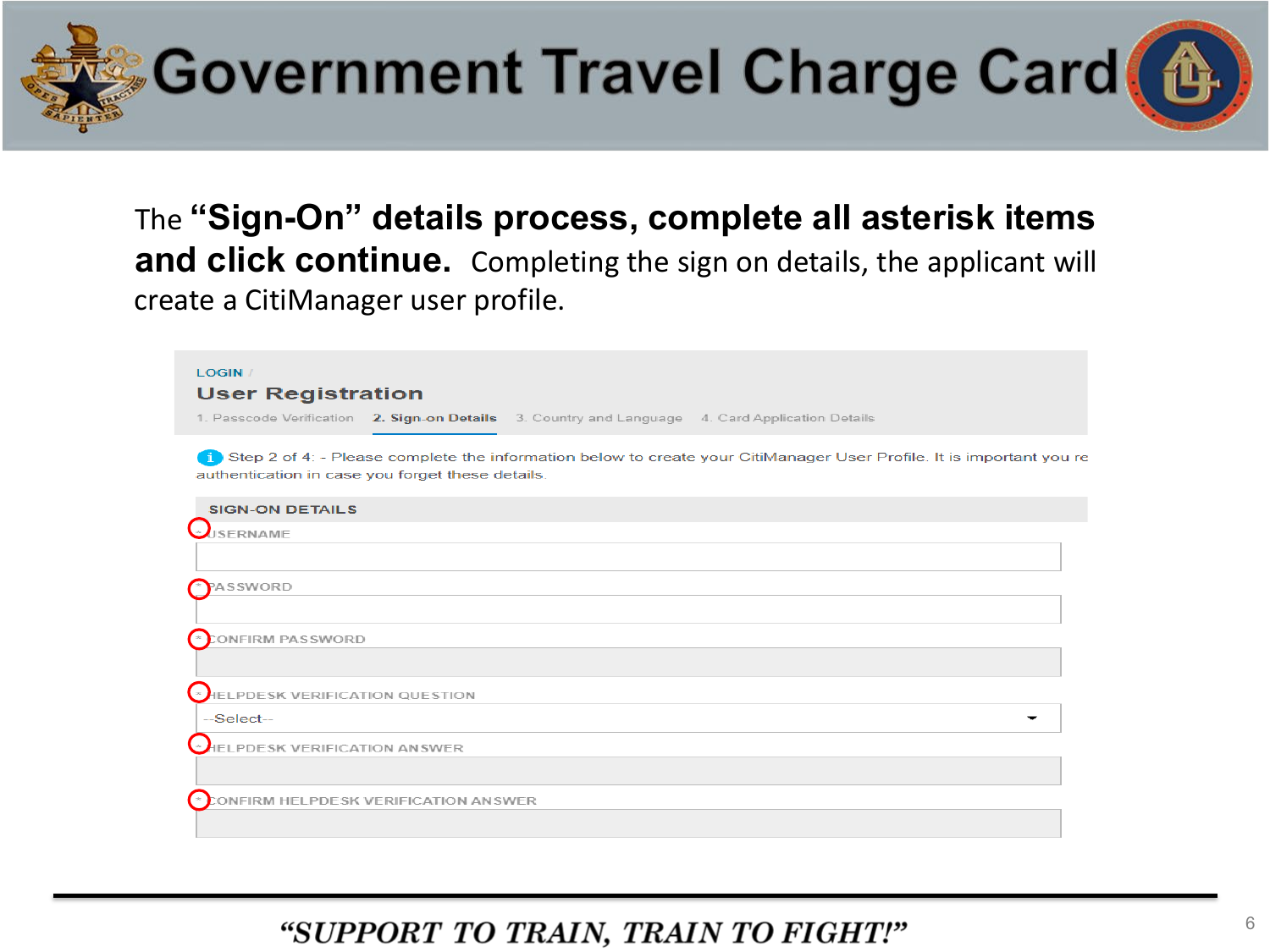



The **"Sign-On" details process ~ complete all asterisk items and click continue**. Completing the sign on details, the applicant will create a CitiManager user profile.

| <b>PERSONAL INFORMATION</b>                 |
|---------------------------------------------|
| $\bigcap$ FIRST NAME                        |
|                                             |
| AST NAME                                    |
|                                             |
| OUNTRY                                      |
| --Select--<br>▼                             |
| CONTACT NUMBER                              |
| --Select--<br>٠                             |
| ZIP/POSTAL CODE                             |
|                                             |
| EMAIL ADDRESS                               |
|                                             |
| * CONFIRM EMAIL ADDRESS                     |
|                                             |
|                                             |
| <b>CONTINUE</b><br><b>BACK CLEAR CANCEL</b> |
|                                             |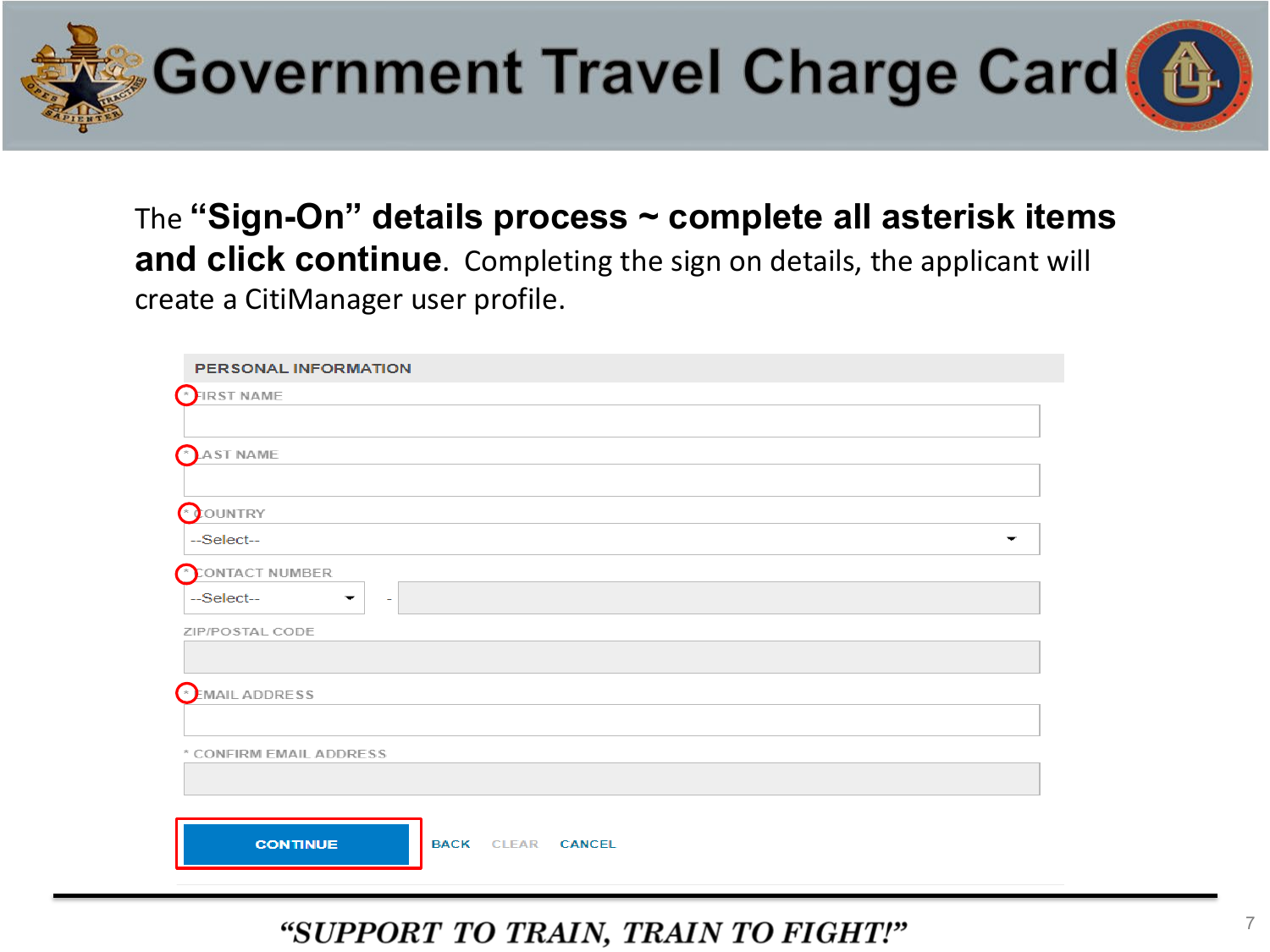

The final step will be completing the card application details. In the "APPROVER 1 EMAIL ADDRESS", THE APPLICANT WILL **ENTER THEIR SUPERVISOR EMAIL.** Once applicant submits the application, the application is sent to the supervisor for review/approval. Applicant will complete all asterisk items that are required.

**LOGIN** 

### **User Registration Apply for card**

1. Passcode Verification 2. Sign-on Details 3. Country and Language 4. Card Application Details

Step 4 of 4: - Please complete the form below and submit.

**FORM DETAILS** 

APPROVER1 EMAIL ADDRESS

**TAC's Email** 

**DOD JOLA PVT MCC**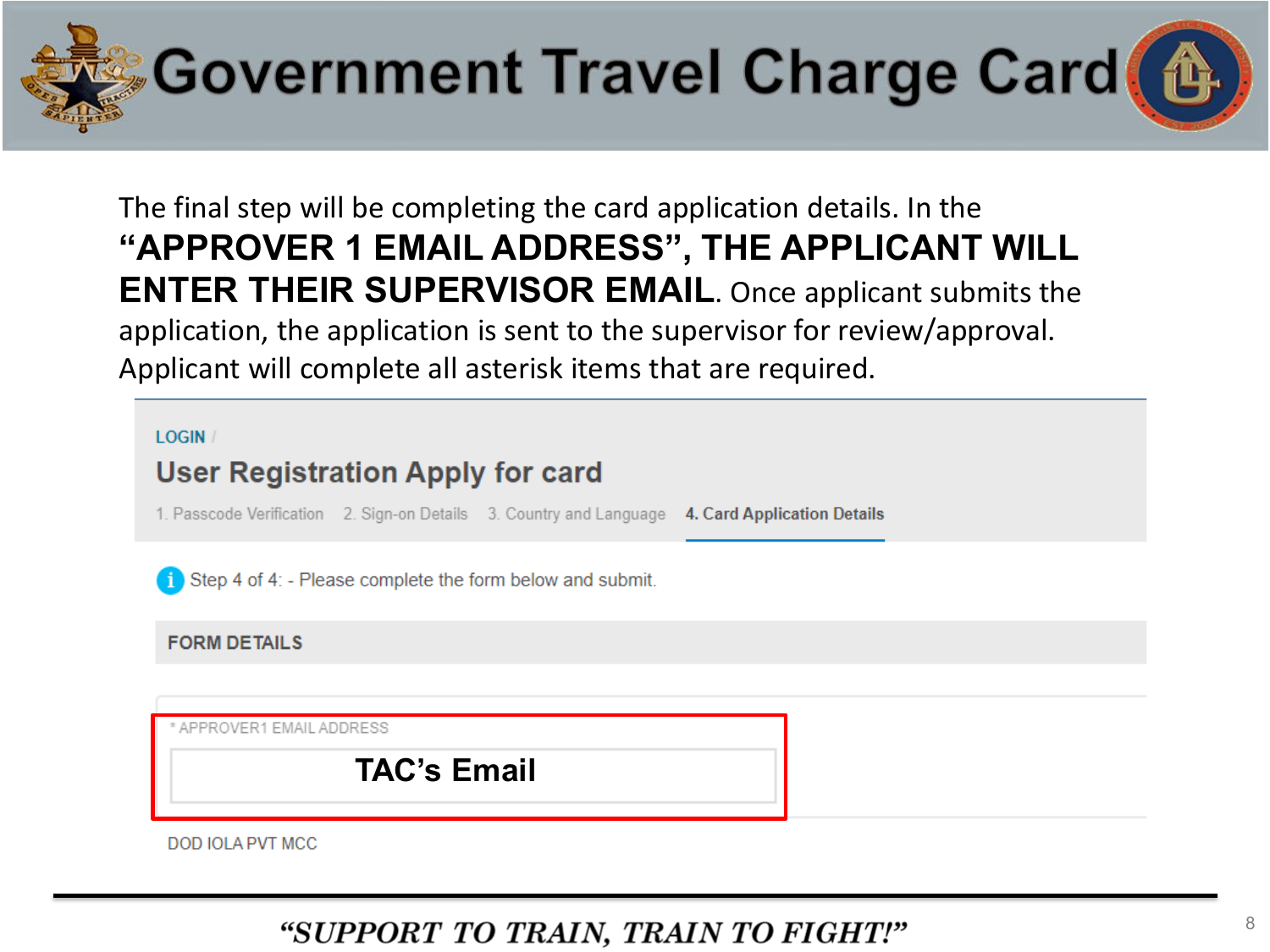

As part of the application process, the applicant must select card type (DoD IB Card). At the bottom of the application, the applicant will check the box affirming they have read the cardholder agreement and annotate whether they will authorize the bank to obtain a credit score, or do not authorize the credit score check. Note: Do Not Click Submit.

By checking the box, I: (i) acknowledge I have read the Citi® Department of Defense Services Travel Card Program Cardholder Agreement; (ii) agree to be bound by the terms and conditions as set forth in the Agreement: and (iii) understand that

only the Department of Defense may request particular Authorization Parameters (Section III). This application is for a Department of Defense Travel Card account, which may be standard or restricted, as described in the Cardholder Agreement. I expressly agree to accept whichever type of account is established. Pursuant to requirements of law, including the U.S.A. PATRIOT ACT, the bank is required to request additional information to verify your identity.

IMPORTANT INFORMATION about opening a new Citibank® Corporate Travel Card account: To help the United States Government fight terrorism and money laundering, Federal law requires us or your employer to obtain, verify, and record information that identifies each person that opens an account. What this means for you: when you open an account, we or your employer will ask for your name, a street address, date of birth, and an identification number, such as a Social Security number, that Federal law requires us or your employer to obtain. We or your employer may also ask to see your driver's license or other identifying documents that will allow us or your employer identifies you. We appreciate your cooperation.

Declaration

**Credit Worthiness declaration** 

I, as the cardholder, authorize the bank to obtain credit score on me as described in the agreement

I, as the cardholder, DO NOT authorize the bank to obtain credit score on me. Therefore, I have completed and submitted an alternate credit worthiness assessment (DD Form 2883), and I will not be eligible for a standard ca

INDIVIDUAL ONLINE APPLICATION

**VIEW ACCOUNT DOCUMENTS** SAVE AS DRAFT CANCEL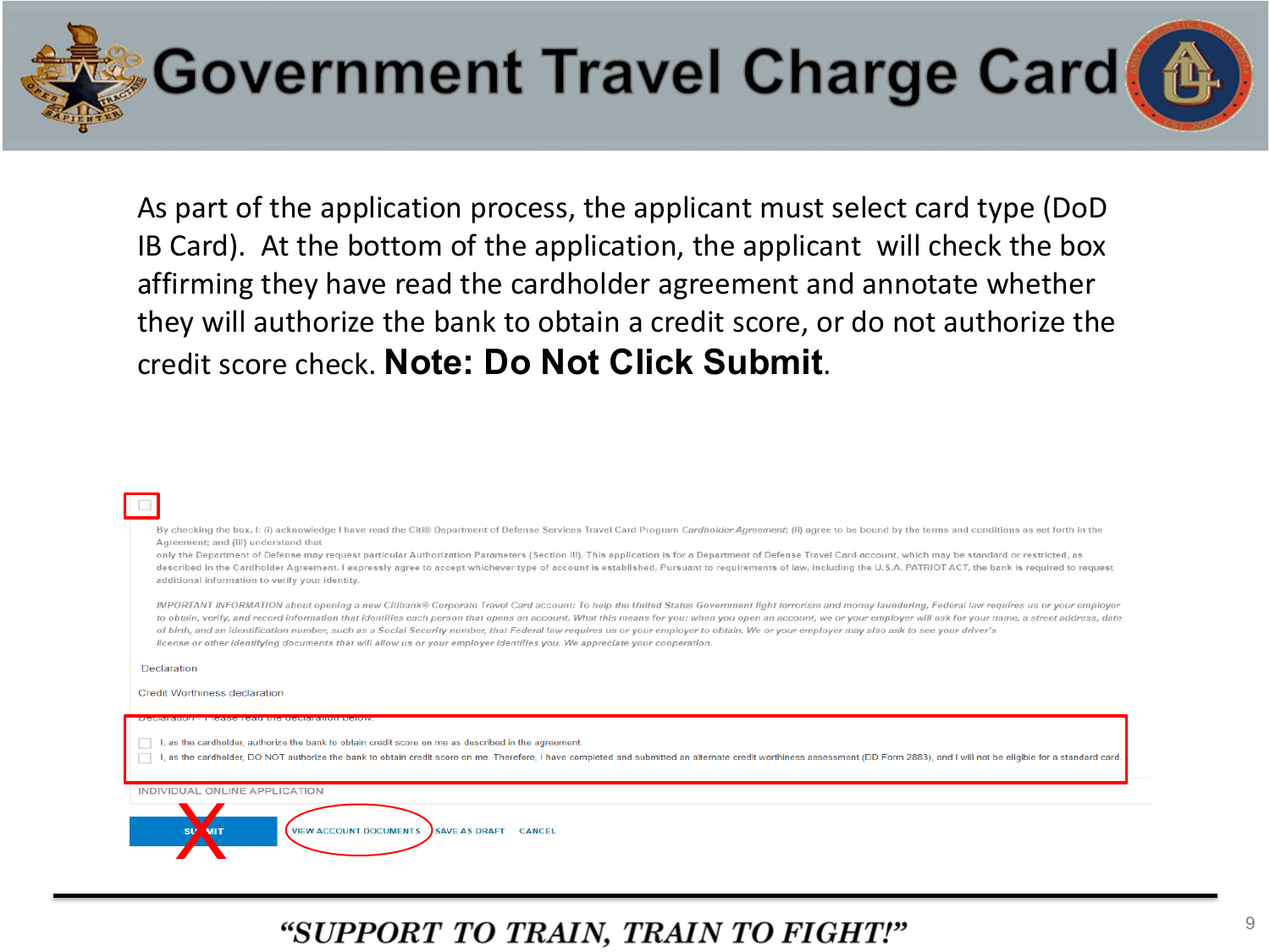

Final step, the applicant will upload the signed SOU and training certificate to the applicant profile, clicking view account documents – add documents – upload. Once the documents are loaded, the applicant can submit the application.

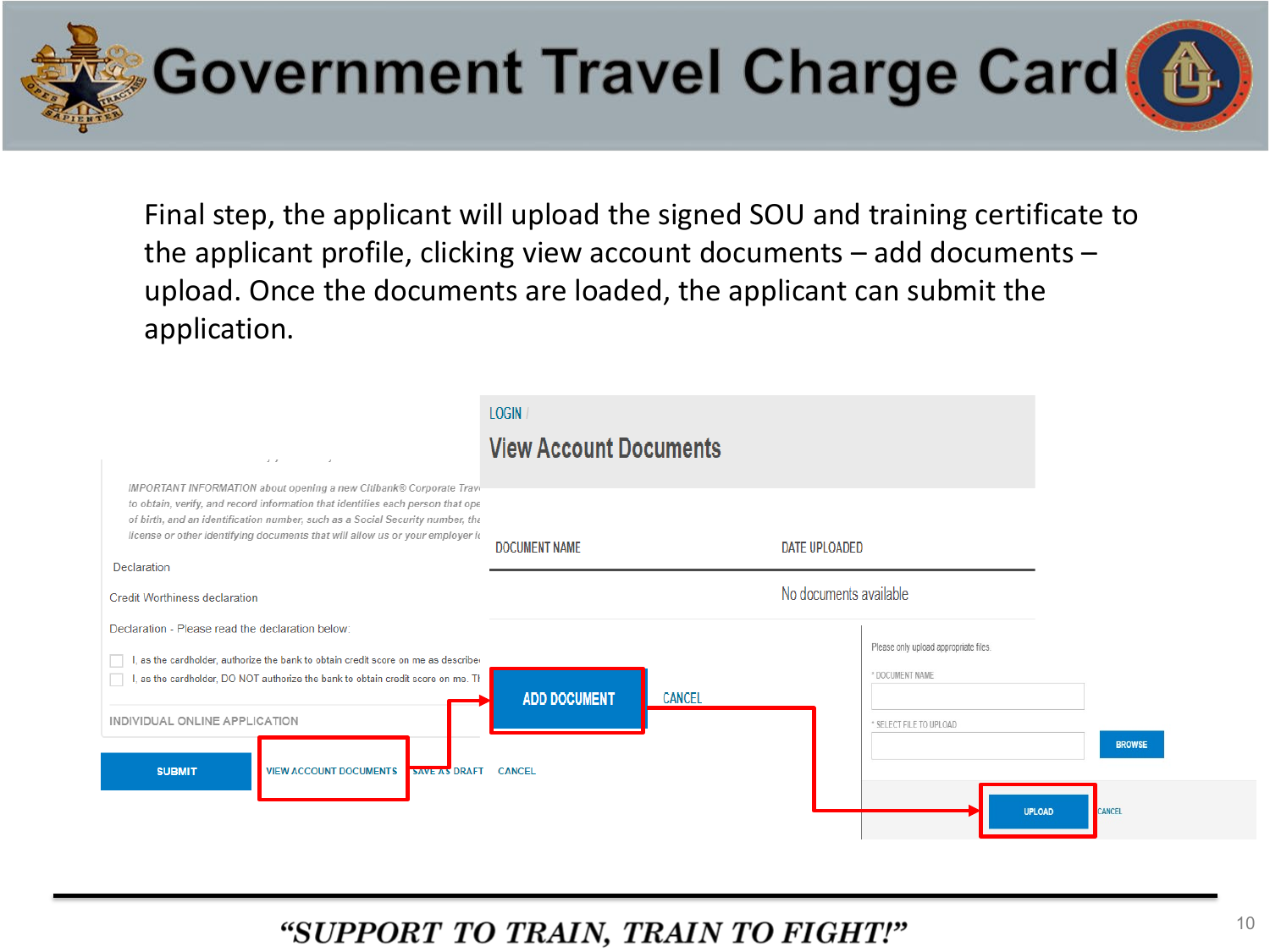

#### **After Submitting Application:**

- You will receive a confirmation messages when your application has been approved from both your Supervisor and your APC.
- Applicants can view their status of the application at anytime in the CitiManager Site by using the username and passcode created during the application process. Log in and navigate to My Profile > Request History.
- Once approved, cards should be received within 10 business days in a plain white envelope.
- Any questions or concerns, your APC emails are the following:

latavia.n.davis.mil@army.mil